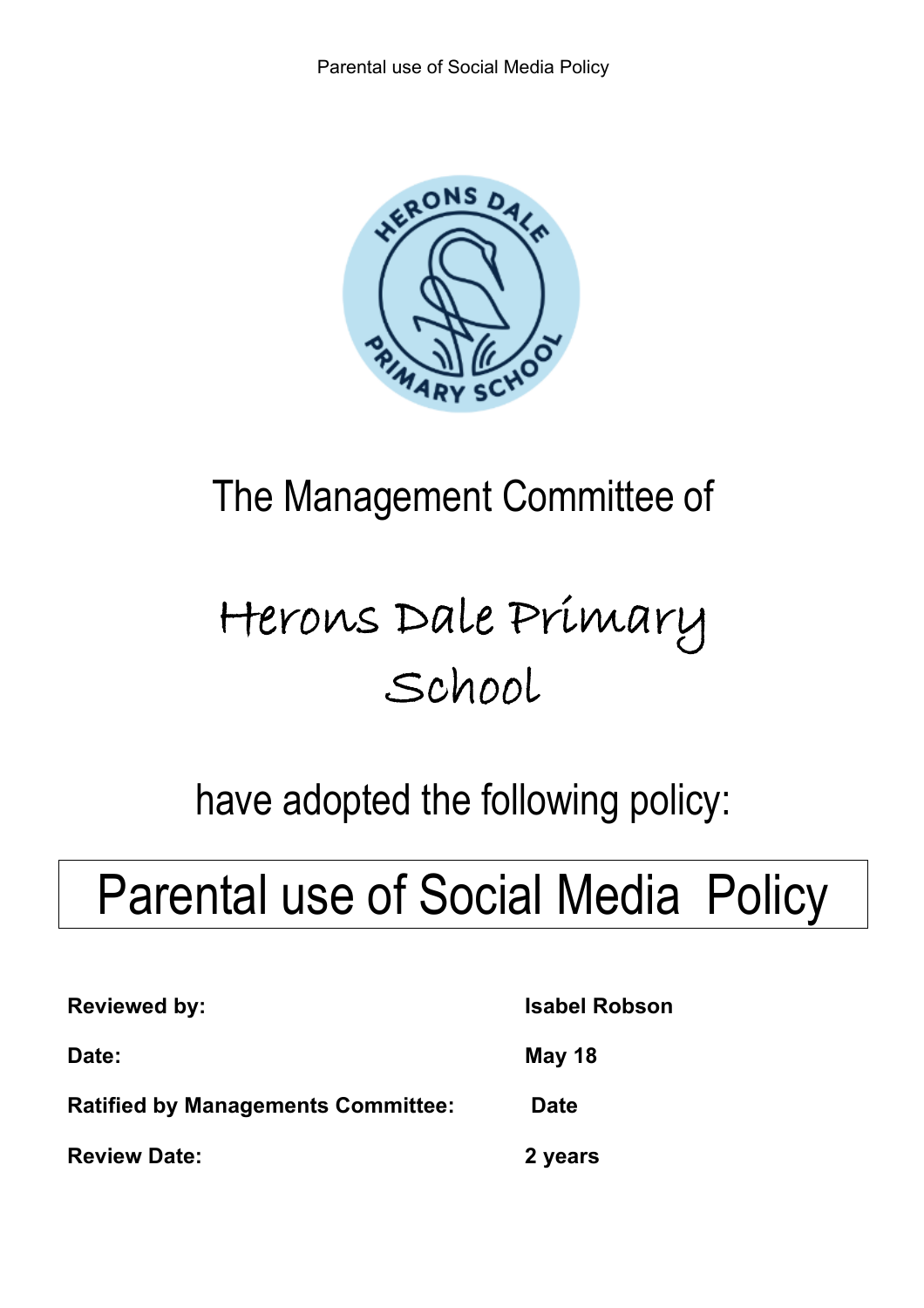#### **1. Overview**

Social networking sites such as Facebook and Twitter are now widely used. This type of media allows people to communicate in ways that were not previously possible. However, such sites can be inappropriately used by some as a means of expressing negative or offensive views about schools and their staff. This document sets out this school's approach to parental use of such sites and sets out the procedures we will follow and action we may take when we consider that parents have used such facilities inappropriately. When we have referred to "parent" in this document, we also include carers; relatives; or anyone associated with the school.

#### *2. Objectives*

The purpose of this policy is to:

- Encourage social networking sites to be used in a beneficial and positive way by parents;
- Safeguard pupils, staff and anyone associated with the school from the negative effects of social networking sites;
- Safeguard the reputation of the school from unwarranted abuse on social networking sites;
- Clarify what the school considers to be appropriate and inappropriate use of social networking sites by parent;
- Set out the procedures the school will follow where it considers parents have inappropriately or unlawfully used social networking sites to the detriment of the school, its staff or its pupils, and anyone else associated with the school; and
- Set out the action the school will consider taking if parents make inappropriate use of social networking sites.

#### **3. Appropriate use of social networking sites by parents**

Social networking sites have potential to enhance the learning and achievement of pupils and enable parents to access information about the school and provide feedback efficiently and easily. In addition, the school recognises that many parents and other family members will have personal social networking accounts, which they might use to discuss/share views about school issues with friends and acquaintances. As a guide, individuals should consider the following prior to posting any information on social networking sites about the school, its staff, its pupils, or anyone else associated with the school:

- Is the social networking site the appropriate channel to raise concerns, give this feedback or express these views?
- Would private and confidential discussions with the school be more appropriate? *e.g. if there are serious allegations being made/concerns being raised. Social media/internet sites should not be used to name individuals and make abusive comments you may have.*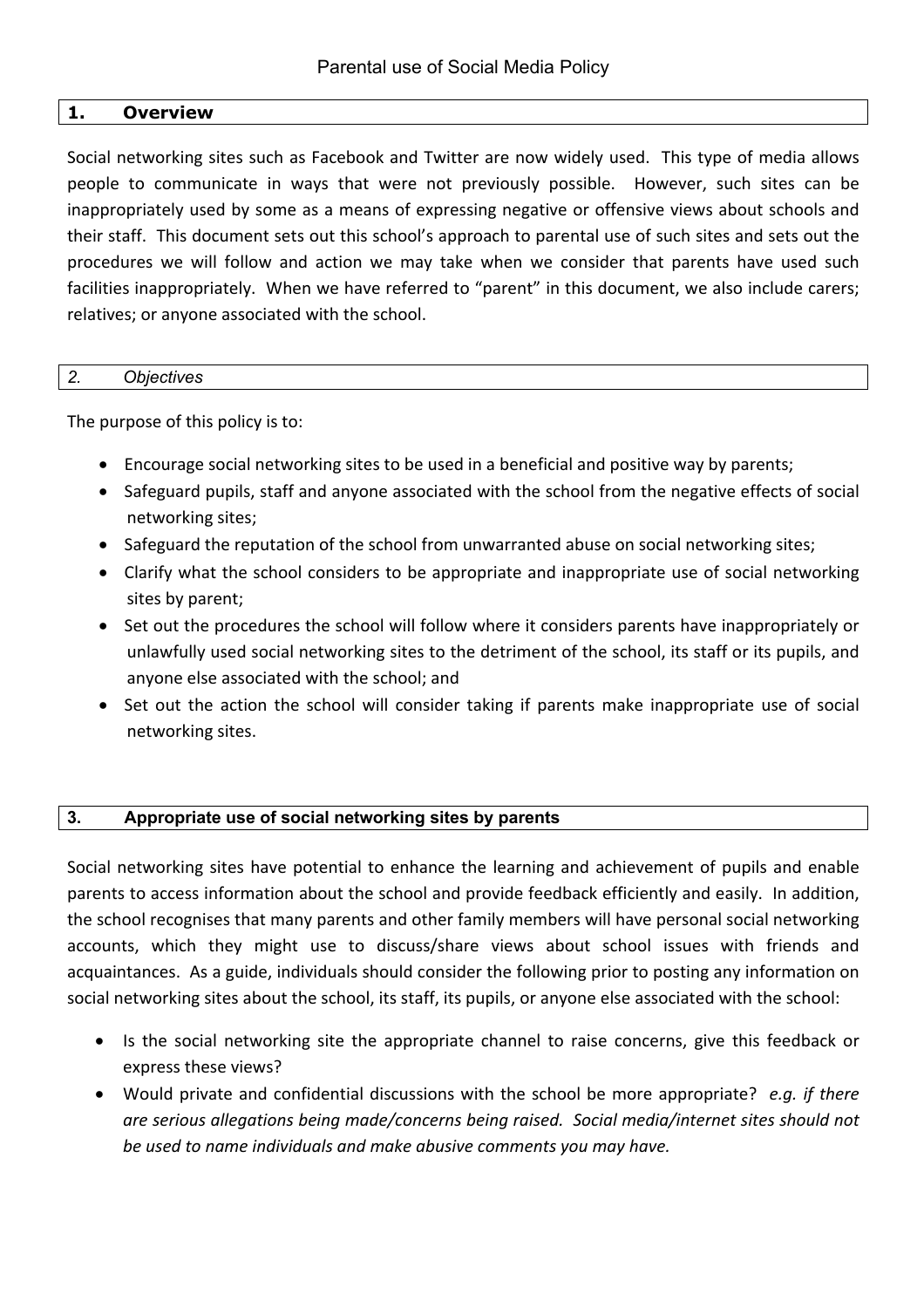- Are such comments likely to cause emotional or reputational harm to individuals which would not be justified, particularly if the school has not yet had a chance to investigate a complaint?
- The reputational impact that the posting of such material may have to the school; any detrimental harm that the school may suffer as a result of the posting; and the impact that such a posting may have on pupils' learning.

#### *4.* Inappropriate use of social networking sites by parents

The quickest and most effective way to resolve issues, concerns and complaints is directly the appropriate person in the school. Social networking sites may appear to be the quickest and easiest way to express frustrations or concerns you are feeling about the school (and those associated with it), but it is rarely appropriate to do so.

Other channels, such as a private and confidential discussion with the school, or using the school's formal complaints process are much better suited to this.

The school considers the following examples to be inappropriate uses of social networking sites.

(This list is non-exhaustive and intended to provide examples only):

- Making allegations about staff or pupils at the school/cyber-bullying;
- Making complaints about the school/pupils/staff at the school;
- Making defamatory statements about the school, pupils or staff at the school;
- Posting negative/offensive comments about specific pupils/staff at the school;
- Posting racist comments;
- Posting comments which threaten violence.

## **Parents should also ensure that their children are not using social networking/internet sites in an inappropriate manner.**

It is expected that parents/carers explain to their children what is acceptable to post online. Parents/carers are also expected to monitor their children's online activity, including in relation to their use of social media. The school support this with regular e-safety input in school for pupils and parents and in the school newsletter.

### **5. Procedures the school will follow if inappropriate use continues**

The school will always try to deal with concerns raised by parents in a professional and appropriate manner and understands that parents may not always realise when they have used social networking sites inappropriately.